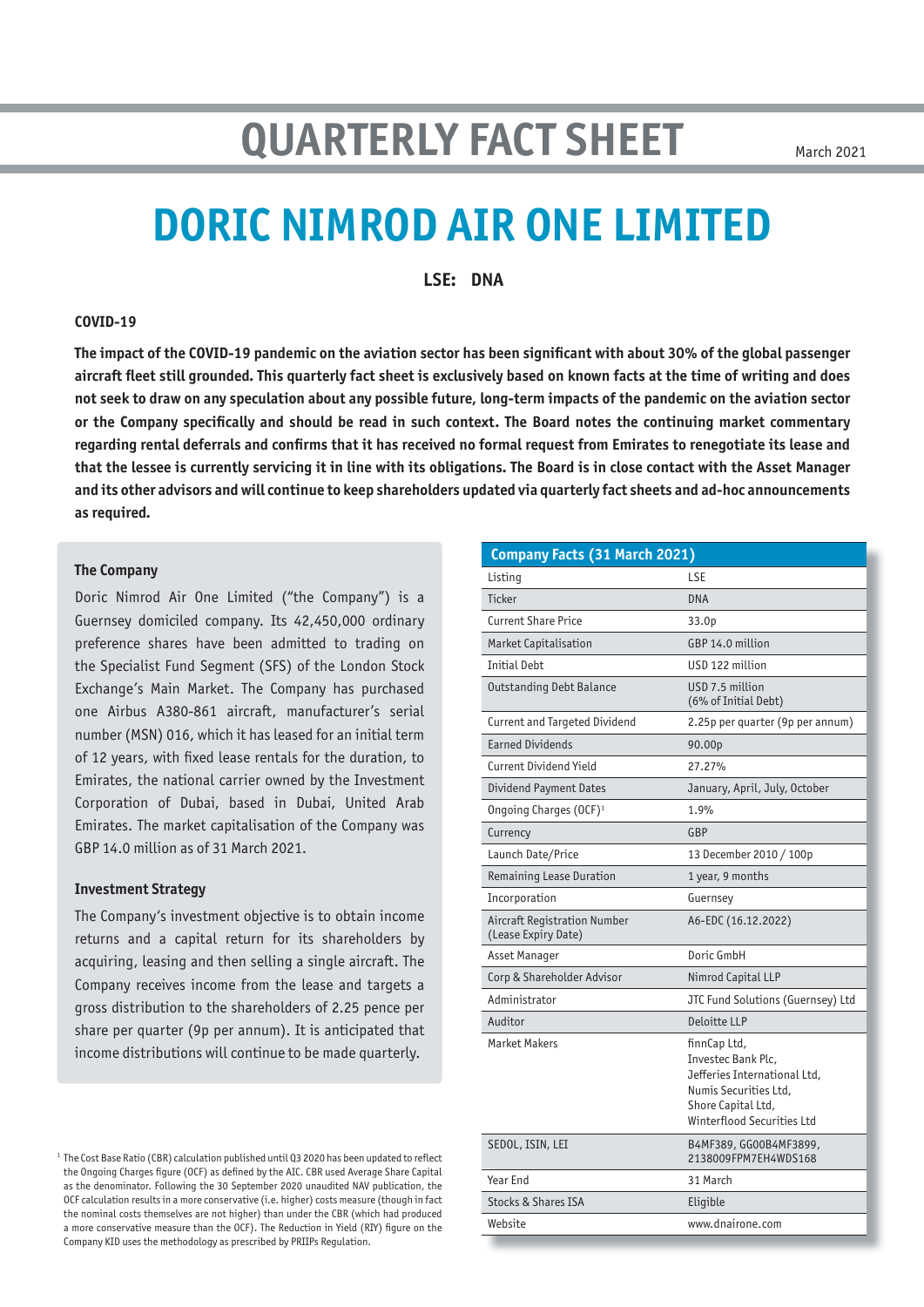### **Asset Manager's Comment**

#### **1. The Doric Nimrod Air One Airbus A380**

The Airbus A380 is registered in the United Arab Emirates under the registration mark A6-EDC. Due to the effects of COVID-19, the aircraft has been stored since March 2020, currently at Dubai World Central International Airport (DWC).

#### **Maintenance Status**

Emirates maintains its A380 aircraft fleet based on a maintenance programme according to which minor maintenance checks are performed every 1,500 flight hours, and more significant maintenance checks (C checks) at 36-month or 18,000-flight hour intervals, whichever occurs first.

Due to the continuing COVID-19 pandemic, Emirates has stored the aircraft owned by the Company in Dubai. The lessee has "a comprehensive aircraft parking and reactivation programme [in place], that strictly follows manufacturer's guidelines and maintenance manuals". In addition, Emirates has enhanced standards and protocols of their own, to protect and preserve the asset during the downtime. This includes the watertight sealing of all apertures and openings through which environmental factors – sand, water, birds, and insects – can find their way inside an aircraft. During parking, maintenance teams complete periodic checks at different intervals. Depending on the reactivation date of a specific aircraft, Emirates might defer due maintenance checks, which are calendar-based, until that time. This would allow the airline to make use of the full maintenance interval once the operation of a specific aircraft resumes.

Emirates bears all costs (including for maintenance, repairs, and insurance) relating to the aircraft during the lifetime of the lease.

#### **Lease Expiry**

The lease with Emirates expires on 16 December 2022 and provides the lessee with an option to purchase the aircraft. If it wishes to exercise this option, Emirates has to notify the Company by 16 May 2021. If Emirates allows the option to lapse, the Company's remarketing agent, Doric, will pursue with its efforts to remarket MSN 016 for sale or lease. Alternatively, although the current lease does not entail an extension option beyond its 12 year term, both parties could agree on a lease prolongation at any time before the lease expires.

#### **2. Market Overview**

The impact of COVID-19 on the global economy has been severe, resulting in an estimated contraction in global GDP of 4.3% for 2020, according to the World Bank. This is expected to be followed by a recovery in growth of 5.5% in 2021. In its latest economic impact analysis from March 2021, the International

Civil Aviation Organization (ICAO) estimates that the full year 2020 has seen an overall reduction in seats offered by airlines of 50% compared with the previous baseline forecast for that year. Furthermore, ICAO anticipates this trend to continue through 2021 with airlines reducing seats offered by 35% to 43% compared to 2019 levels. However, the actual impact of COVID-19 on the airline industry will depend on several factors, including the duration and magnitude of the outbreak and containment measures, the degree of consumer confidence in air travel as well as general economic conditions.

The International Air Transport Association (IATA) anticipates an airline industry-wide net loss of USD 38.7 billion in 2021, after nearly USD 119 billion last year.

While air passenger demand began its recovery from the low point in April 2020, IATA notes that the recovery in air travel has been stagnating due to the global resurgence of the virus and the related shutdowns during the fourth quarter of 2020. In total, industry-wide revenue passenger kilometres (RPKs) fell by 65.9% in 2020 – the largest decline in the history of aviation. Similarly, industry-wide capacity, measured in available seat kilometres (ASKs), contracted by 56.5% last year. As a result, the worldwide passenger load factor (PLF) fell by 17.8 percentage points to 66.1%.

Due to their reliance on international long-haul routes, Middle Eastern carriers like Emirates experienced the greatest decline in RPKs (-72.2%) of any region in 2020. Capacity also fell by 63.3% during that period. This resulted in an 18.5 percentage point decrease in PLF to 57.6%.

The latest IATA data from January 2021 indicate renewed weakness in air travel caused by new variants of the virus leading to a record-high level of confirmed cases and governments increasing travel restrictions. As such, IATA expects the first quarter of 2021 to remain extremely challenging for airlines. In January, RPKs contracted by 6.6% compared to December 2020 and by 72.0% compared to pre-crisis January 2019 levels. This deterioration in the air travel recovery was primarily driven by domestic markets, particularly in Asia, which had generally been leading the recovery since April 2020.

Nevertheless, IATA adds that vaccine distribution efforts are expanding, especially in the US, UK, UAE, and Israel. The number of total doses (first or second) given per 100 people in those countries reached 9.3, 14.4, 33.7 and 57.4, respectively, on 31 January.

Source: IATA, ICAO © International Air Transport Association, 2020. Air Passenger Market Analysis December 2020. Air Passenger Market Analysis January 2021. All Rights Reserved. Available on the IATA Economics page. © International Civil Aviation Organization. Effects of Novel Coronavirus (COVID-19) on Civil Aviation: Economic Impact Analysis, 10 March 2021.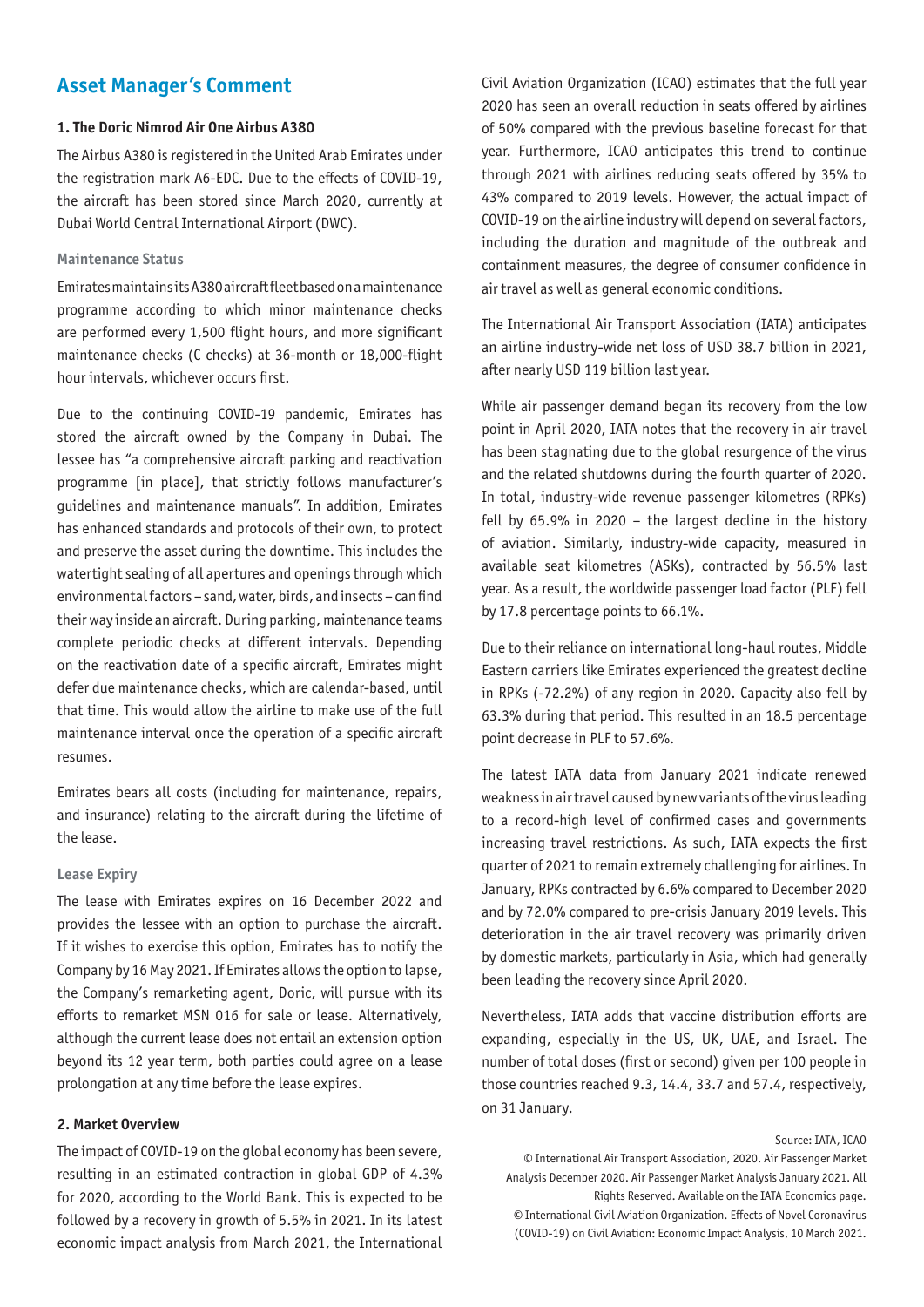#### **3. Lessee – Emirates**

#### **Network**

Emirates' recovery efforts continued at the beginning of 2021 with the restart of operations to destinations in the Americas. As of the beginning of March, Emirates had resumed flights to 10 destinations in North America: Boston, Chicago, Dallas, Houston, Los Angeles, New York JFK, San Francisco, Seattle, Toronto, and Washington DC. Emirates also increased the frequencies of its services to New York, Los Angeles, and Sao Paulo. Additionally, Emirates announced plans to increase services to the Maldives and Seychelles ahead of the Easter holiday. Emirates is primarily using Boeing 777 aircraft to serve these destinations.

However, Emirates has also had to demonstrate flexibility in its recovering operations amid worsening COVID-19 cases: At the end of January, the UK restricted the entry of passengers who arrived from or transited through the UAE to those with British or Irish passports or UK residency and banned direct flights from the country. In response, Emirates is providing outbound passenger services from the UK to Dubai, primarily for UAE residents.

Emirates' president Sir Tim Clark stated in February that the carrier will recover from the COVID-19 crisis without any fundamental changes to its business model. Rather, Emirates intends to use its mix of widebody aircraft to take advantage of anticipated supply-side shortages in medium- and long-haul sectors in the coming years. At the same time he walked back his recent prediction according to which medium- and longhaul international traffic would ramp up significantly in July and August this year, but expects such developments in the last quarter of 2021: "At the end of the day, my view is that once we are through this, demand for air travel will return, consumer confidence will return."

In February, Emirates announced that it has become among the first airlines in the world to operate a flight with fully vaccinated frontline teams across all customer touchpoints, including check-in and security personnel, as well as engineers, pilots, and cabin crew. About a month into its vaccination programme, close to 26,000, or 44%, of Emirates Group's UAE frontline aviation workforce, which includes Emirates Airline and air service provider dnata, have already received both doses of the vaccine.

In March, Emirates and TAP Air Portugal (TAP) signed a Memorandum of Understanding (MoU) to expand the codeshare partnership currently in place between both airlines. TAP passengers will gain access to Emirates' destinations in East Asia, while Emirates passengers will be able to access additional domestic destinations in Portugal as well as to cities in the USA, Canada, Mexico, Brazil, Senegal, Guinea-Bissau,

Guinea-Conakry, Morocco, Tunisia, Gambia, and Cape Verde. The carriers also intend to explore ways to cooperate on their respective frequent flyer and stopover programmes.

#### **Fleet**

For the last year or so, Emirates' operations have largely focused on cargo services using its fleet of Boeing 777 aircraft. To meet the global demand for the transport of essential supplies, Emirates SkyCargo introduced freighter services using passenger aircraft as well as 16 Boeing 777-300ER 'minifreighters' converted for cargo operations. Emirates SkyCargo also made use of A380 'mini-freighters' on select cargo charter operations during this time. As of mid-March, Emirates SkyCargo has operated more than 27,800 cargo-only flights on passenger aircraft, which have transported more than 100,000 tonnes of essential supplies.

The table below details the passenger aircraft fleet activity as of 31 March 2021:

| <b>Passenger Fleet Activity</b> |          |                   |  |  |
|---------------------------------|----------|-------------------|--|--|
| Aircraft Type                   | Grounded | <b>In Service</b> |  |  |
| A380                            | 102      | 15                |  |  |
| 777                             | 1        | 134               |  |  |
| <b>Total</b>                    | 103      | 149               |  |  |
| %                               | 41%      | 59%               |  |  |
|                                 |          |                   |  |  |

Source: Cirium as of 31 March 2021

In late January 2021, Boeing announced a further delay to the 777X programme, now pushing the delivery of the first of the type to at least late 2023. Given the delay, the 777X might not enter into service with Emirates before the first quarter of 2024 and so the carrier now intends to operate the A380 on trunk routes through to the mid-2030s with the 777X gradually replacing A380s leaving the fleet. Future network expansion plans would also be served by the Boeing 787s and Airbus A350s, which would operate on what are likely to be less well used routes.

According to the airline's chief operating officer, Emirates is discussing dates and schedules of new aircraft deliveries with Airbus and Boeing.

#### **Key Financials**

In the first half of the financial year ending 31 March 2021, Emirates recorded its first half-year loss in over 30 years. Revenues fell 75% to AED 13.7 billion (USD 3.7 billion) due to pandemic-related travel restrictions, including an eight-week suspension of scheduled passenger flights during April and May. These measures resulted in a net loss of AED 12.6 billion (USD 3.4 billion) compared to a profit of AED 863 million (USD 235 million) in the first half of the previous financial year.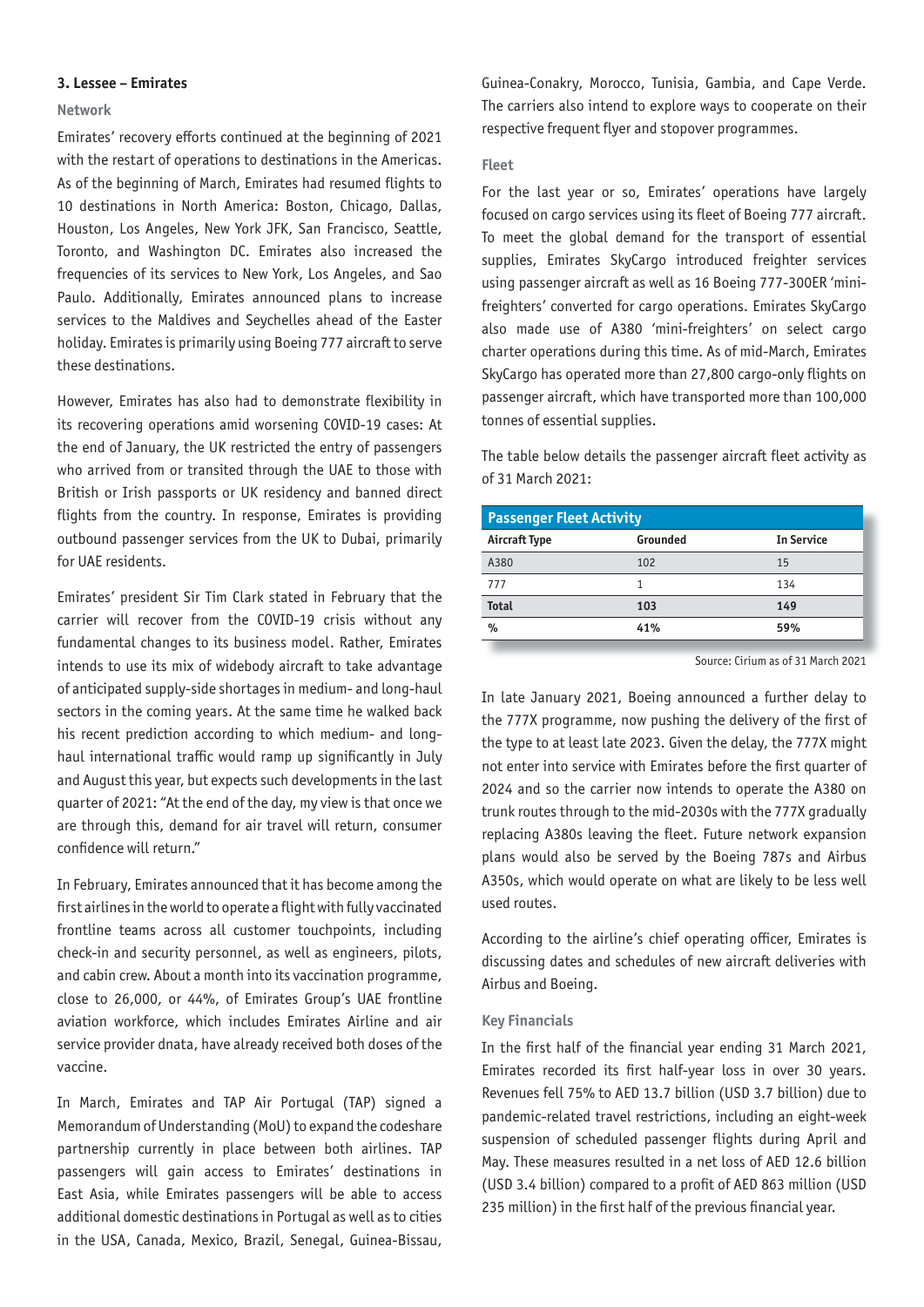Emirates reduced its ASKs by 91% in the first half of the 2020/21 financial year, while RPKs were down by 96%. During this period, Emirates' average PLF fell to 38.6%, compared to last year's pre-pandemic figure of 81.1%.

Emirates' operating costs decreased by 52%. Fuel, which had previously been the largest cost category for the airline, only accounted for 11% of total operating costs (compared to 32% in the first half of the previous financial year). Contributing factors were a 49% decrease in oil prices and a 76% lower fuel uplift from reduced flight operations. Despite this significant reduction in operations, Emirates' EBITDA remained positive at AED 290 million (USD 79 million).

While the number of passengers Emirates carried between 1 April and 30 September 2020 was down 95% to 1.5 million compared to the same period last year, airfreight demand rose strongly. The volume of cargo uplifted decreased by 35% to 0.8 million tonnes during this period and the yield more than doubled. This development reflects the extraordinary market situation during the global COVID-19 pandemic.

As of 30 September, Emirates' total liabilities decreased by 8.3% to AED 136.1 billion (USD 37.1 billion USD) compared to the end of the previous financial year. Total equity decreased by 10.6% to AED 21.1 billion (USD 5.75 billion) with an equity ratio of 13.4%. Emirates' cash position amounted to AED 15.6 billion (USD 4.25 billion) at the end of the first half of the 2020/21 financial year. This compares to AED 20.2 billion (USD 5.5 billion) in cash assets as of 31 March 2020.

On the ongoing financial position of Emirates in light of the global COVID-19 pandemic, HH Sheikh Ahmed bin Saeed Al Maktoum, chairman and chief executive of Emirates, stated: "We have been able to tap on our own strong cash reserves, and through our shareholder and the broader financial community, we continue to ensure we have access to sufficient funding to sustain the business and see us through this challenging period. In the first half of 2020-21, our shareholder injected USD 2 billion into Emirates by way of an equity investment and they will support us on our recovery path."

In February 2021, Adel Al Redha noted that the freight revenues exceed the airline's expectations and that the growth in freight demand is expected to continue till the end of this year. However, passenger travel revenues appear to be volatile, depending on the measures taken by countries to overcome the pandemic.

As at the end of March, Emirates has outstanding US dollar debt issuances with maturities in 2023, 2025, and 2028. These respective bonds were trading at above par (100 cents) each and with running yields ranging from approximately 3.8% to

4.4% in US dollars. There has also been no upward pressure on yields. This level of yields does not appear to indicate any significant financial stress to the issuer.

Source: Bloomberg, Cirium, Emirates, Khaleej Times

#### **4. Aircraft – A380**

As of the end of March 2021, the global A380 fleet consisted of 240 planes with airline operators. Only 23 of these aircraft were in service, the remainder of the fleet is currently parked due to COVID-19. The fifteen operators are Emirates (117), Singapore Airlines (19), Deutsche Lufthansa (14), Qantas (12), British Airways (12), Korean Air Lines (10), Etihad Airways (10), Qatar Airways (10), Air France (9), Malaysia Airlines (6), Thai Airways (6), Asiana Airlines (6), China Southern Airlines (5), and All Nippon Airways (3), and Hi Fly (1). Another five aircraft are on order.

In February 2021, Qantas chief executive officer Alan Joyce contradicted suggestions according to which the Australian carrier's parked A380s could be permanently removed from future fleet plans: "So we do believe that there's a need for that fleet and we do believe it's going to generate cash, and it's all going to be about cash when we start up international." The airline is now planning to restart regular international passenger flights to most destinations from 31 October 2021.

At the Royal Aeronautical Society conference on 15 March, British Airways (BA) CEO Sean Doyle confirmed the carrier's intentions to return the A380 to service, stating that the aircraft type is "an important part of our fleet, and at the minute our plans are to obviously fly [it again]". He added that the A380 "works very well in a number of larger markets". BA has not provided a timeline for the return of the A380 to operations.

Also in March, Lufthansa Group CEO Carsten Spohr confirmed that the A380 will be phased out as a part of its fleet remodelling. In total, Lufthansa plans to reduce its group fleet size by approximately 200 aircraft (approximately 25% of its current fleet) by 2023.

Thai Airways International has begun to gauge market interest for two of its six A380s. In March, the carrier issued a request for indication of interest for the 2013-built aircraft (MSNs 125 and 131). The carrier added that, given the ongoing preparation of its rehabilitation plan, it will formally invite bidders to submit "official proposals" following a court order approving that plan.

With the final production A380 aircraft ferried to Hamburg in March for interior outfitting and painting, Airbus will now concentrate on supporting the in-service fleet of A380s "for as long as possible", according to its chief executive Guillaume Faury.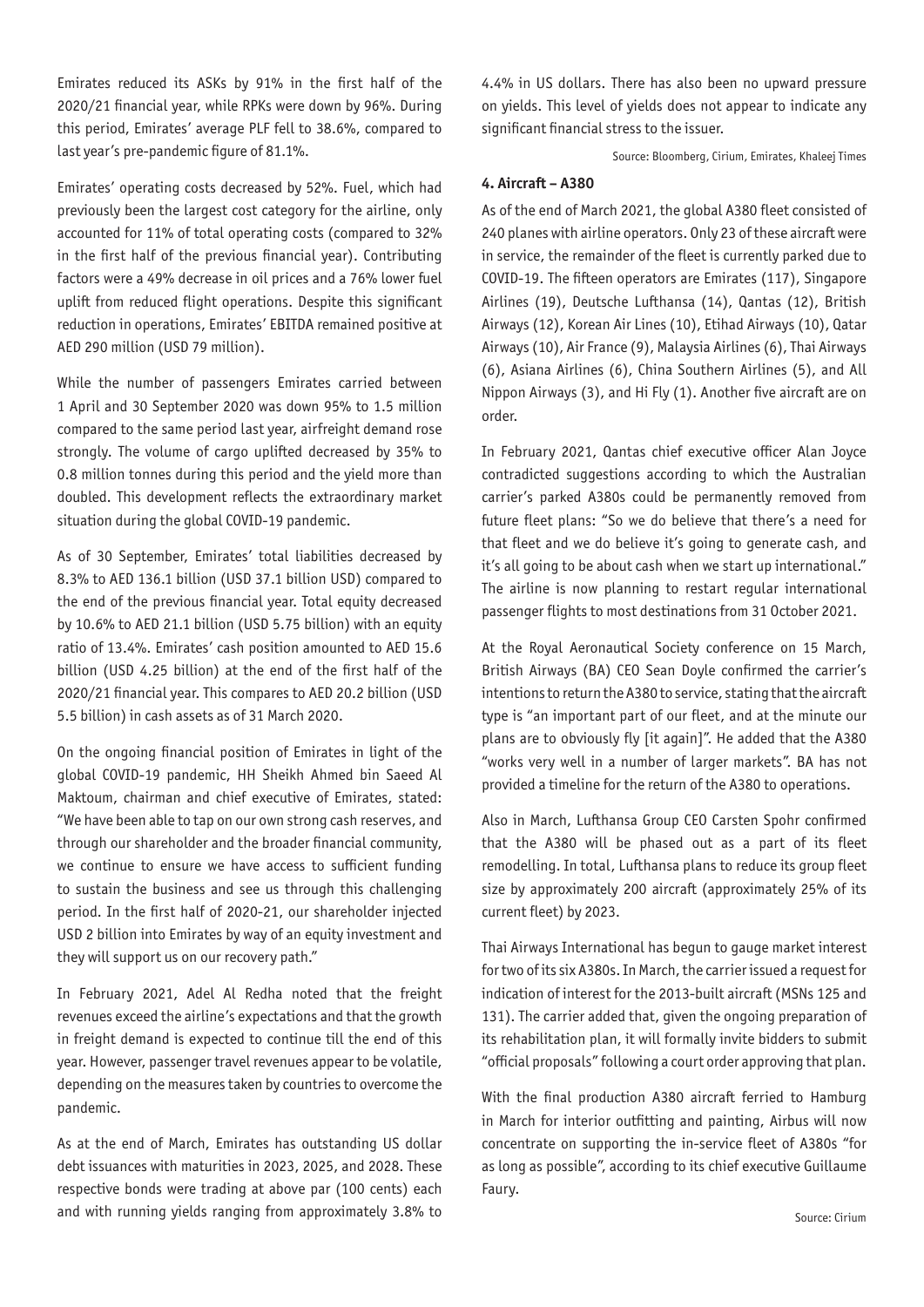# **ADDENDUM Implied Future Total Returns based on the latest appraisals as at 31 March 2020 -For illustrative purposes only-**

The Directors note that the outlook for the A380, and hence the total return of an investment into the Company, is subject to an increased amount of uncertainty. From the outset of the transaction, the Directors relied on appraisers' valuations based on the assumption that there would be a balanced market, where supply and demand for the A380 are in equilibrium. These values are called future base values. At the instruction of the Company this assumption was changed for the March 2020 appraisals. Appraisers assumed a soft market, characterized by less favourable market conditions for the seller, including but not limited to an imbalance of supply and demand in the aircraft type. These values are called future soft values. The Asset Manager advised the Directors that the market sentiment for the A380 had declined since the previous valuation in March 2019: Following Airbus' announcement to discontinue the A380 production in 2021, a number of operators made determinations about their fleets that indicate an increased supply in used A380s in the coming years. Furthermore, A380s returned from operating leases could not be placed within a reasonable period of time and owners were forced to explore alternative scenarios for revenue generation like engine leasing. The ongoing COVID-19 pandemic with about 90% of all A380s worldwide on the ground, further exacerbates this situation, as potential operators are focused on utilizing their existing capacities. Based on these observations the Asset Manager suggests the use of soft values to reflect the prevailing market circumstances in the valuations.

To enable investors to assess the effects of varying residual values on their total returns, the below table is provided for information only and contains a range of discounts to the average independently appraised residual values determined at the last valuation date in March 2020. The table summarises the total return components, calculated on the current exchange rate and using discounts of 25%, 50%, and 75% and the latest available appraised value of the aircraft, which is the average of valuations provided by three independent aircraft appraisers and quoted in US dollars. The latest appraisals available are dated end of March 2020 and it remains to be seen how the appraisers will reflect the events over the last twelve months in their next appraisals, which will be prepared following the end of the first quarter 2021.

The total return for a shareholder investing today (31 March 2021) at the current share price consists of future income distributions during the remaining lease duration and a return of capital at dissolution of the Company. **The latter payment is subject to the future value and the respective sales proceeds of the aircraft, quoted in US dollars and the USD/ GBP exchange rate at that point in time.** Since launch, three independent aircraft appraisers have provided the Company with their values for the aircraft at the end of each financial year.

The table below summarises the total return components using the appraised value of the aircraft, which is the average of valuations provided by three independent aircraft appraisers and quoted in US dollars. **This residual value at lease expiry takes inflation into account and is the most reliable estimate available. Due to accounting standards, the value used in the Company's Annual Financial Report differs from this disclosure as it excludes the effects of inflation and is converted to sterling at the prevailing exchange rate on the reporting date (i.e. 31 March 2020).** 

The contracted lease rentals are calculated and paid in US dollars to satisfy debt interest and principal, and in sterling to satisfy dividend distributions and Company running costs, which are in sterling. The Company's cash flow is therefore insulated from foreign currency market volatility during the term of the lease.

**With reference to the following table, there is no guarantee that the aircraft will be sold at such a sale price or that such capital returns will be generated.**

**The Directors note that any possible long-term impact of the COVID-19 global pandemic on the Company and aviation industry as a whole are entirely unknown at the time of writing. The following table does not therefore include any assumptions in this regard, and should be read accordingly.**

#### **Implied Future Total Return Components Based on Appraisals**

The implied return figures are not a forecast and assume the Company has not incurred any unexpected costs or loss of income. Aircraft value at lease expiry according to

• **Latest appraisal1 USD 46.7 million based on inflated future soft market values**

| Per Share (rounded)          | Income          | Return of Capital             |                               |                               |                                  |  |
|------------------------------|-----------------|-------------------------------|-------------------------------|-------------------------------|----------------------------------|--|
|                              | Distributions   | Latest<br>Appraisal<br>$-75%$ | Latest<br>Appraisal<br>$-50%$ | Latest<br>Appraisal<br>$-25%$ | Latest<br>Appraisal <sup>2</sup> |  |
| Current FX Rate <sup>3</sup> | 18 <sub>p</sub> | 23p                           | 42p                           | 61 <sub>p</sub>               | 81p                              |  |
| <b>Per Share</b> (rounded)   |                 | Total Return <sup>4</sup>     |                               |                               |                                  |  |
|                              |                 | Latest<br>Appraisal<br>$-75%$ | Latest<br>Appraisal<br>$-50%$ | Latest<br>Appraisal<br>$-25%$ | Latest<br>Appraisal <sup>2</sup> |  |
| Current FX Rate <sup>3</sup> |                 | 41 <sub>p</sub>               | 60 <sub>p</sub>               | 79 <sub>p</sub>               | 99 <sub>p</sub>                  |  |

<sup>1</sup>Date of valulation: 31 March 2020; inflation rate: 1.5% <sup>2</sup>Average of the three appraisals at the Company's financial year-end in which the lease reaches the end of the12-year term less disposal costs <sup>3</sup>1.3783 USD/GBP (31 March 2021) <sup>4</sup>Including expected future dividends

On a like-for-like basis with March 2019 appraisal values, the March 2020 aircraft valuation based on inflated future base values would be USD 68.2 million.

So far, only a limited secondary market has developed for the aircraft type.